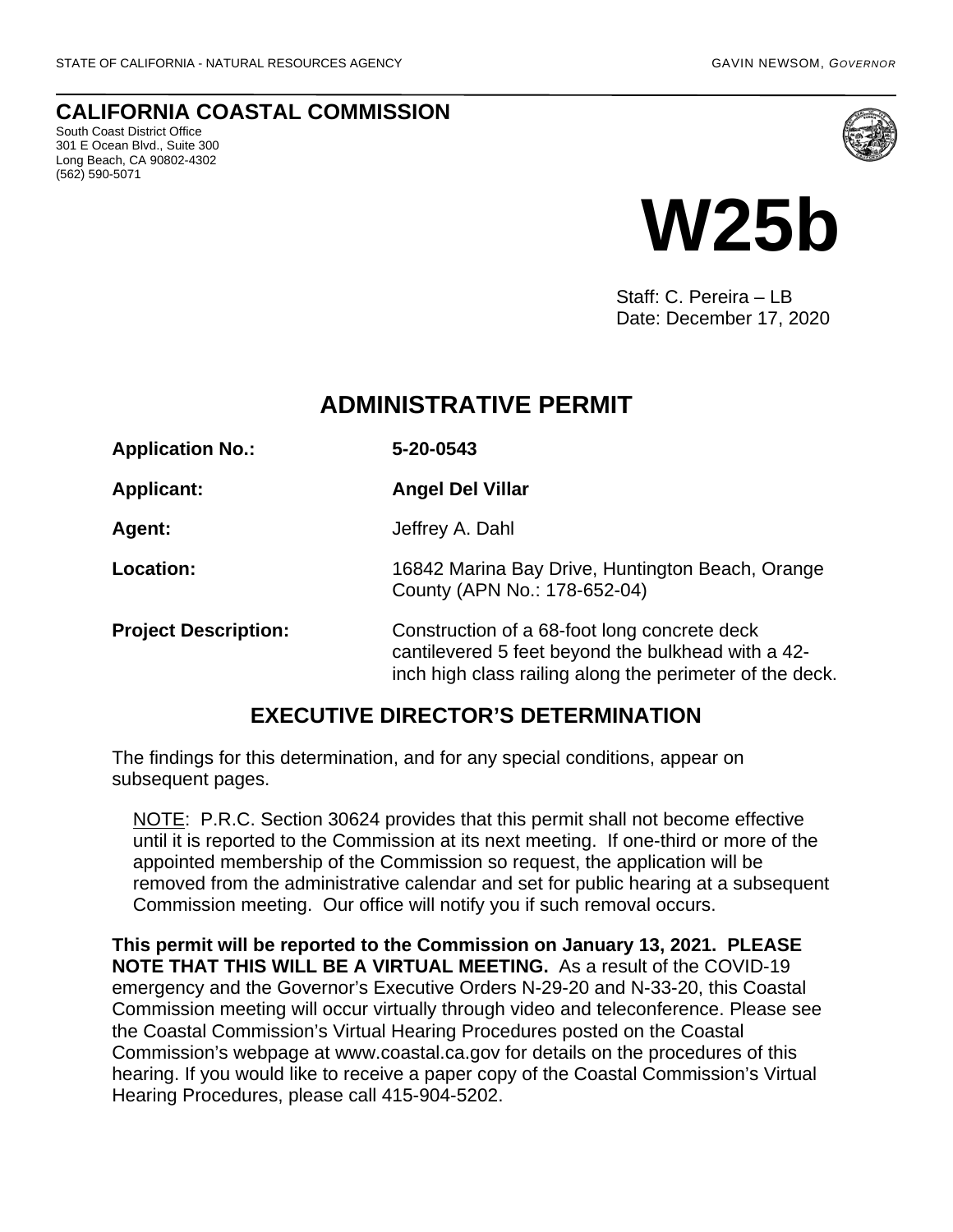#### IMPORTANT - Before you may proceed with development, the following must occur:

Pursuant to 14 Cal. Admin. Code Sections 13150(b) and 13158, you must sign the enclosed duplicate copy acknowledging the permit's receipt and accepting its contents, including all conditions, and return it to our office. Following the Commission's meeting, and once we have received the signed acknowledgement and evidence of compliance with all special conditions, we will send you a Notice of Administrative Permit Effectiveness.

#### **BEFORE YOU CAN OBTAIN ANY LOCAL PERMITS AND PROCEED WITH DEVELOPMENT, YOU MUST HAVE RECEIVED BOTH YOUR ADMINISTRATIVE PERMIT AND THE NOTICE OF PERMIT EFFECTIVENESS FROM THIS OFFICE.**

 John Ainsworth Executive Director

 by: Christine Pereira Coastal Program Analyst

## **STANDARD CONDITIONS**

This permit is granted subject to the following standard conditions:

- 1. **Notice of Receipt and Acknowledgment.** The permit is not valid and development shall not commence until a copy of the permit, signed by the permittee or authorized agent, acknowledging receipt of the permit and acceptance of the terms and conditions, is returned to the Commission office.
- 2. **Expiration.** If development has not commenced, the permit will expire two years from the date the Commission voted on the application. Development shall be pursued in a diligent manner and completed in a reasonable period of time. Application for extension of the permit must be made prior to the expiration date.
- 3. **Interpretation**. Any questions of intent or interpretation of any term or condition will be resolved by the Executive Director or the Commission.
- 4. **Assignment.** The permit may be assigned to any qualified person, provided assignee files with the Commission an affidavit accepting all terms and conditions of the permit.
- 5. **Terms and Conditions Run with the Land.** These terms and conditions shall be perpetual, and it is the intention of the Commission and the permittee to bind all future owners and possessors of the subject property to the terms and conditions.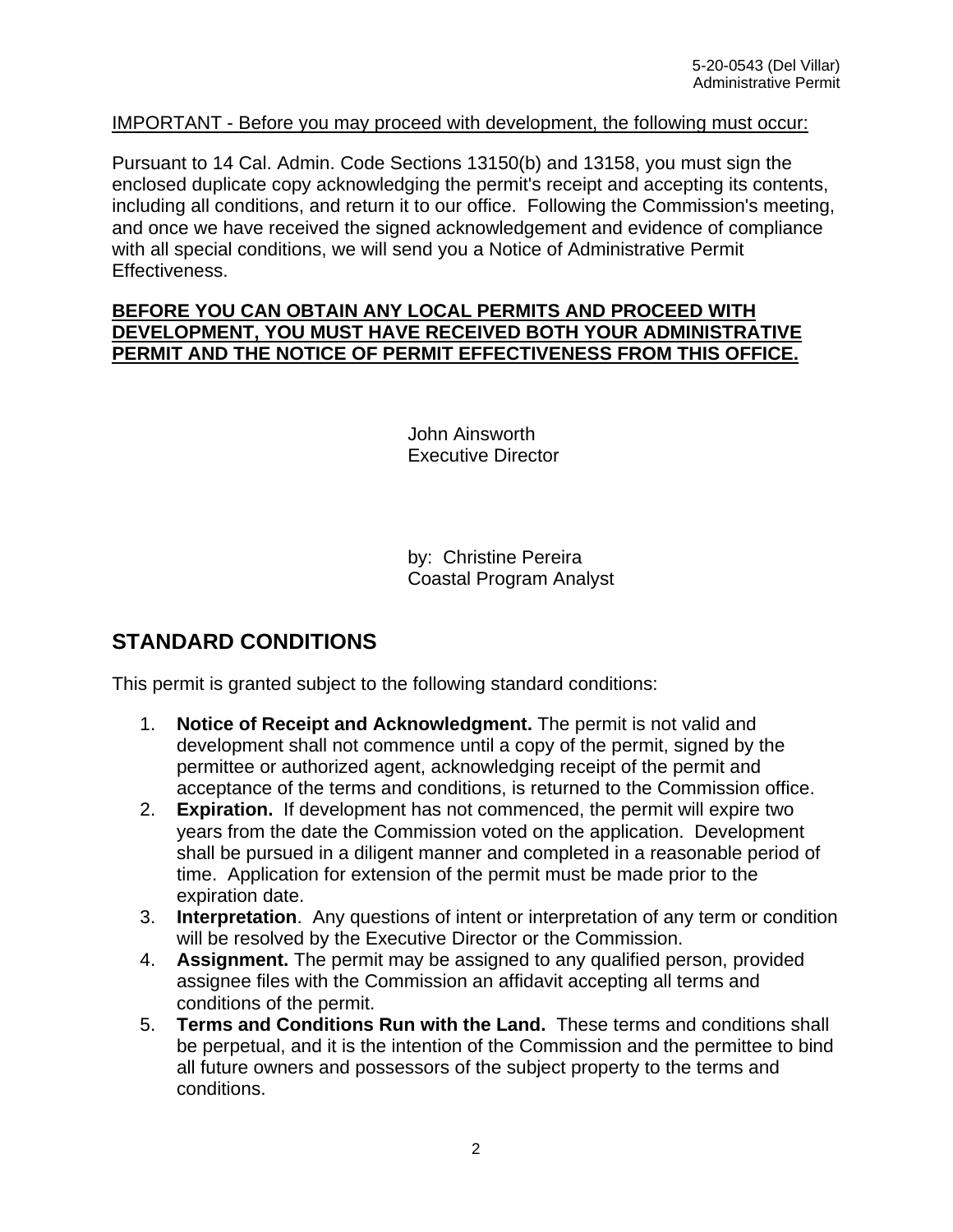## **SPECIAL CONDITIONS:** See pages six through seven.

# **EXECUTIVE DIRECTOR'S DETERMINATION (continued):**

The Executive Director hereby determines that the proposed development is a category of development, which, pursuant to PRC Section 30624, qualifies for approval by the Executive Director through the issuance of an Administrative Permit. Subject to Standard and Special Conditions as attached, said development is in conformity with the provisions of Chapter 3 of the Coastal Act of 1976 and will not have any significant impacts on the environment within the meaning of the California Environmental Quality Act. If located between the nearest public road and the sea, this development is in conformity with the public access and public recreation policies of Chapter 3.

# **FINDINGS FOR EXECUTIVE DIRECTOR'S DETERMINATION**

## **A. PROJECT DESCRIPTION**

The applicant proposes to construct a 68-foot long concrete deck that cantilevers 5 feet beyond the bulkhead. The proposed deck includes a 42-inch high glass railing along the perimeter of the deck. The glass railing will be constructed of glass fabricated to incorporate elements visible to birds, though transparent to humans. The cantilevered deck will be set back more than 5 feet from the extension of each of the side property lines. No cantilevered deck currently exists at the site **[\(Exhibit 2\)](https://documents.coastal.ca.gov/reports/2021/1/w25b/w25b-1-2021-exhibits.pdf).** The subject site is associated with a residentially zoned, harbor front lot at 16842 Marina Bay Drive, in Huntington Harbour in the City of Huntington Beach **[\(Exhibit 1\)](https://documents.coastal.ca.gov/reports/2021/1/w25b/w25b-1-2021-exhibits.pdf).**

The proposed deck will be sloped such that drainage from the deck will be directed landward toward the lot and then directed via pipes to the street and the City's storm drain system. During construction, construction materials will be stored on land, away from the harbor. All work will occur from the landward side of the deck. No barges, anchoring, or harbor bottom disturbing activity will occur. The proposed construction will not disturb harbor waters or harbor bottom sediments. Additionally, **Special Condition 1** requires the applicant to incorporate water quality and best management practices (BMPs) into the project during construction.

The subject site is located within the City of Huntington Beach, which has a certified Local Coastal Program (LCP). However, due to the project location seaward of the mean high tide line, the project is within an area of the Commission's retained permit jurisdiction. Nonetheless, the City's certified LCP may be used as guidance. In this area of Huntington Harbour, the water area is owned by the State but administered by the City of Huntington Beach. The land use designation at the water portion of the site is Open Space – Water Recreation (OS – W) and zoned Open Space Water Recreation. The applicant's property (the land) is designated and zoned for residential use in the certified LCP. The proposed development is consistent with the City's certified LCP, specifically with Implementation Plan Chapter 213 Open Space District, which allows private cantilevered decks abutting residential uses, and with Chapter 210, which provides standards for cantilevered decks in Huntington Harbour in the Open Space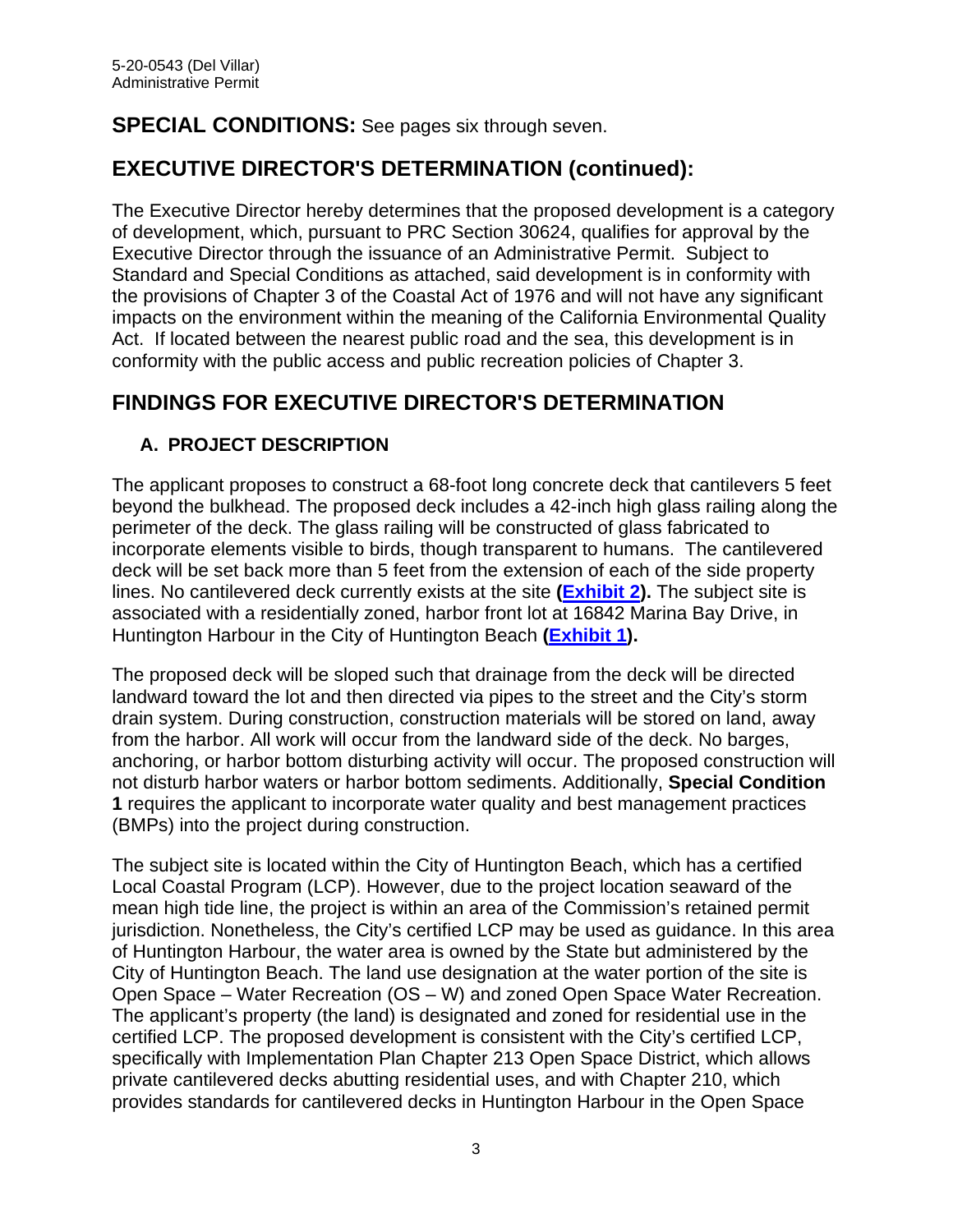Water Recreation zone. The City of Huntington Beach reviewed the proposed plans and issued an Approval-in-Concept dated September 16, 2020.

Most of the Huntington Harbour water frontage is developed with single-family homes on lots supported by bulkheads, many of which have cantilevered decks and boat docks over public waters, including properties adjacent to the project site. The proposed deck is associated with the single-family residence on the applicant's property. The proposed deck is similar in function to the other cantilevered decks associated with residential development within Huntington Harbour. The proposed development is consistent with past Commission actions in the area.

Although cantilevered above the water, the proposed deck would preclude the general public from utilizing the public water area underneath the deck for recreation or navigational purposes. However, there is no sandy beach area along the bulkhead and a boat dock is present waterward of the area of the proposed cantilever; therefore, in this case, the construction of a deck cantilevered five feet beyond the bulkhead would not create a new impediment to shoreline public access as there is no opportunity for the public to walk or boat in the area immediately waterward the bulkhead at this site. The nearest public access in the area is the public harbor beach approximately 750 feet southwest of the site located along Pacific Coast Highway, opposite 11th Street. In addition, public beach access is also available at the sandy ocean beach at Sunset Beach, approximately 0.3 miles west of the subject site.

The proposed development will not have any significant adverse impact on public access to the coast or to nearby recreational facilities. In this case, there is an existing significant pattern of development of 5-foot wide decks cantilevered over the bulkhead. Thus, the construction of a cantilevered deck at this site and in this location would not be establishing a new pattern of development (nor create an adverse public access condition, as previously mentioned). Because development patterns or use of public Tidelands may change in the future, the Commission imposes **Special Condition 2** stating that the approval of a coastal development permit for the project does not waive any public rights or interest that exist or may exist on the property or on adjacent public waters.

### **B. PUBLIC ACCESS**

As conditioned, the proposed development will not have any new adverse impact on public access to the coast or to nearby recreational facilities. Thus, as conditioned, the proposed development conforms with Sections 30210 through 30214, Sections 30220 through 30224, and 30252 of the Coastal Act.

### **C. RECREATION**

The proposed development, as conditioned, does not interfere with public recreational use of coastal resources. The proposed development, as conditioned, protects coastal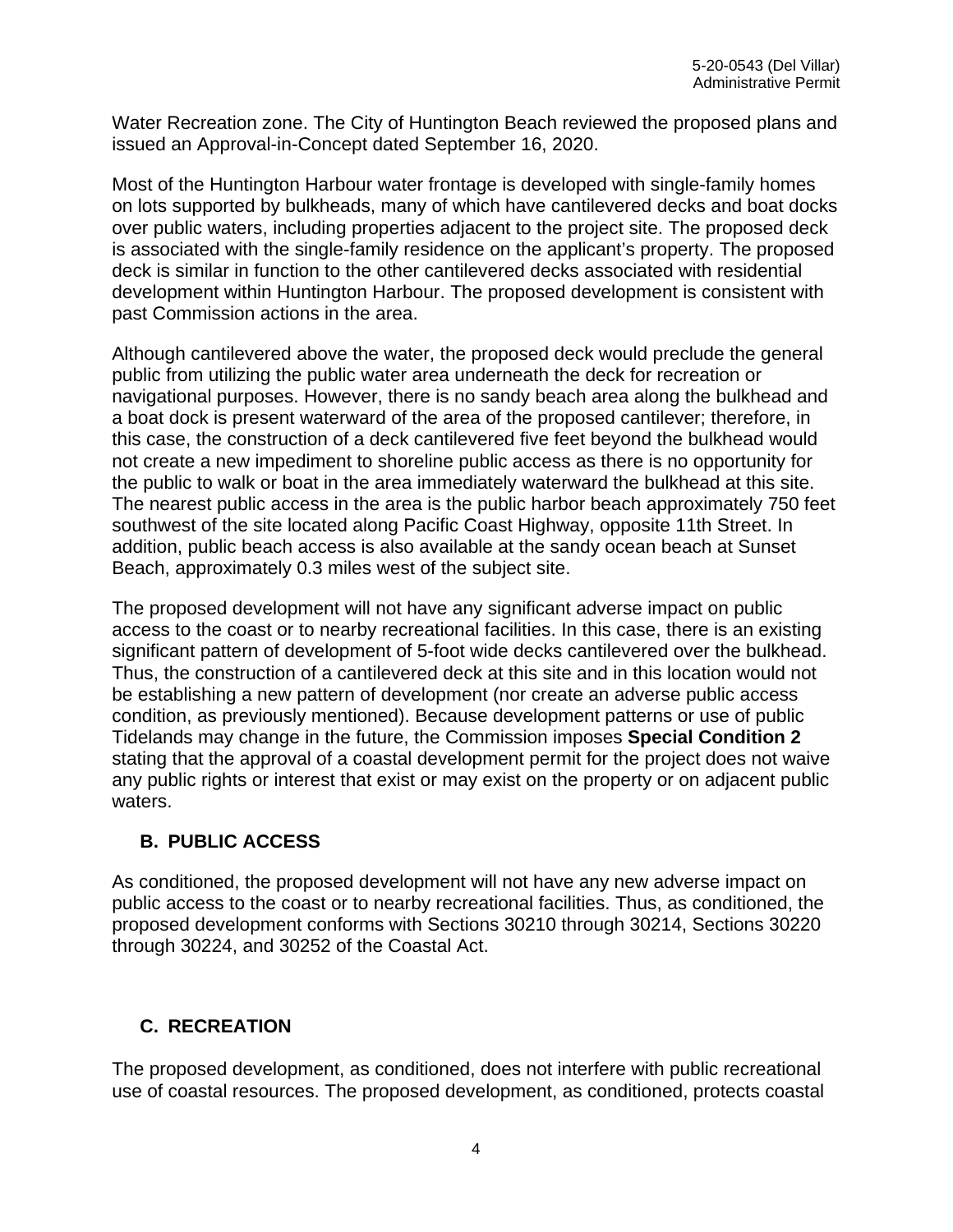areas suited for recreational activities. Therefore, the Commission finds that the proposed development, as conditioned, is in conformity with Sections 30210 through 30214 and Sections 30220 through 30223 of the Coastal Act regarding the promotion of public recreational opportunities.

## **D. WATER QUALITY**

The proposed development will take place on, within or adjacent to coastal waters. The storage or placement of construction material, debris, or waste in a location where it could be discharged into coastal waters could result in an adverse effect on the marine environment. To reduce the potential for construction related impacts on water quality, the Commission imposes special conditions requiring, but not limited to, the appropriate storage and handling of construction equipment and materials to minimize the potential of pollutants to enter coastal waters. To reduce the potential for post-construction impacts to water quality the Commission requires the continued use and maintenance of post construction Best Management Practices. As conditioned, the Commission finds that the development conforms to Sections 30230 and 30231 of the Coastal Act.

## **E. LOCAL COASTAL PROGRAM (LCP)**

An LCP for the City of Huntington Beach was effectively certified in March 1985. However, the proposed development is occurring within an area of the Commission's original permit jurisdiction, due to the project location seaward of the mean high tide line. Consequently, the standard of review is the Coastal Act and the City's LCP may be used as guidance. As conditioned, the proposed development is consistent with Chapter 3 policies of the Coastal Act and with the certified LCP for the area.

## **F. CALIFORNIA ENVIRONMENTAL QUALITY ACT (CEQA)**

The City of Huntington Beach is the lead agency responsible for CEQA review. The City determined that the project qualifies for a CEQA exemption. Typically, projects are exempt from CEQA pursuant to section 15303 of the CEQA Guidelines when they consist of construction of limited numbers of new, small facilities or structures. As conditioned, there are no additional feasible alternatives or additional feasible mitigation measures available which will substantially lessen any significant adverse impact the activity would have on the environment. Therefore, the Commission finds that the proposed project, as conditioned to mitigate the identified possible impacts, is consistent with CEQA and the policies of the Coastal Act.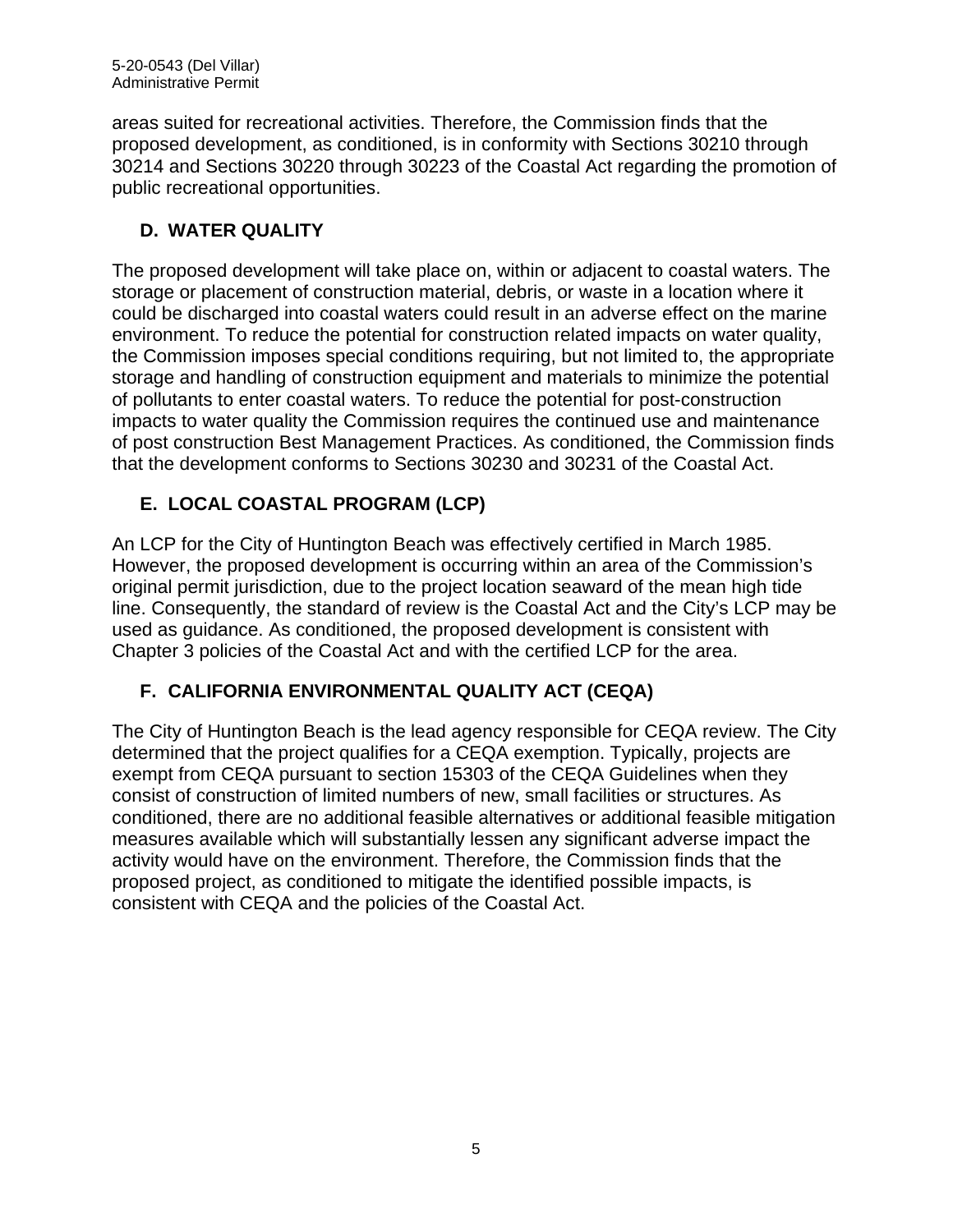## **SPECIAL CONDITIONS:**

The permit is granted subject to the following special conditions:

#### **1. Water Quality**

A. Construction Responsibilities and Debris Removal

(1) No demolition or construction materials, equipment, debris, or waste shall be placed or stored where it may enter sensitive habitat, receiving waters or a storm drain, or be subject to wave, wind, rain or tidal erosion and dispersion;

(2) Any and all debris resulting from demolition or construction activities, and any remaining construction material, shall be removed from the project site within 24 hours of completion of the project;

(3) Demolition or construction debris and sediment shall be removed from work areas each day that demolition or construction occurs to prevent the accumulation of sediment and other debris that may be discharged into coastal waters;

(4) Machinery or construction materials not essential for project improvements will not be allowed at any time in the intertidal zone;

(5) If turbid conditions are generated during construction a silt curtain will be utilized to control turbidity;

(6) Floating booms will be used to contain debris discharged into coastal waters and any debris discharged will be removed as soon as possible but no later than the end of each day;

(7) Non buoyant debris discharged into coastal waters will be recovered by divers as soon as possible after loss;

(8) All trash and debris shall be disposed in the proper trash and recycling receptacles at the end of every construction day;

(9) The applicant shall provide adequate disposal facilities for solid waste, including excess concrete, produced during demolition or construction;

(10) Debris shall be disposed of at a legal disposal site or recycled at a recycling facility. If the disposal site is located in the coastal zone, a coastal development permit or an amendment to this permit shall be required before disposal can take place unless the Executive Director determines that no amendment or new permit is legally required;